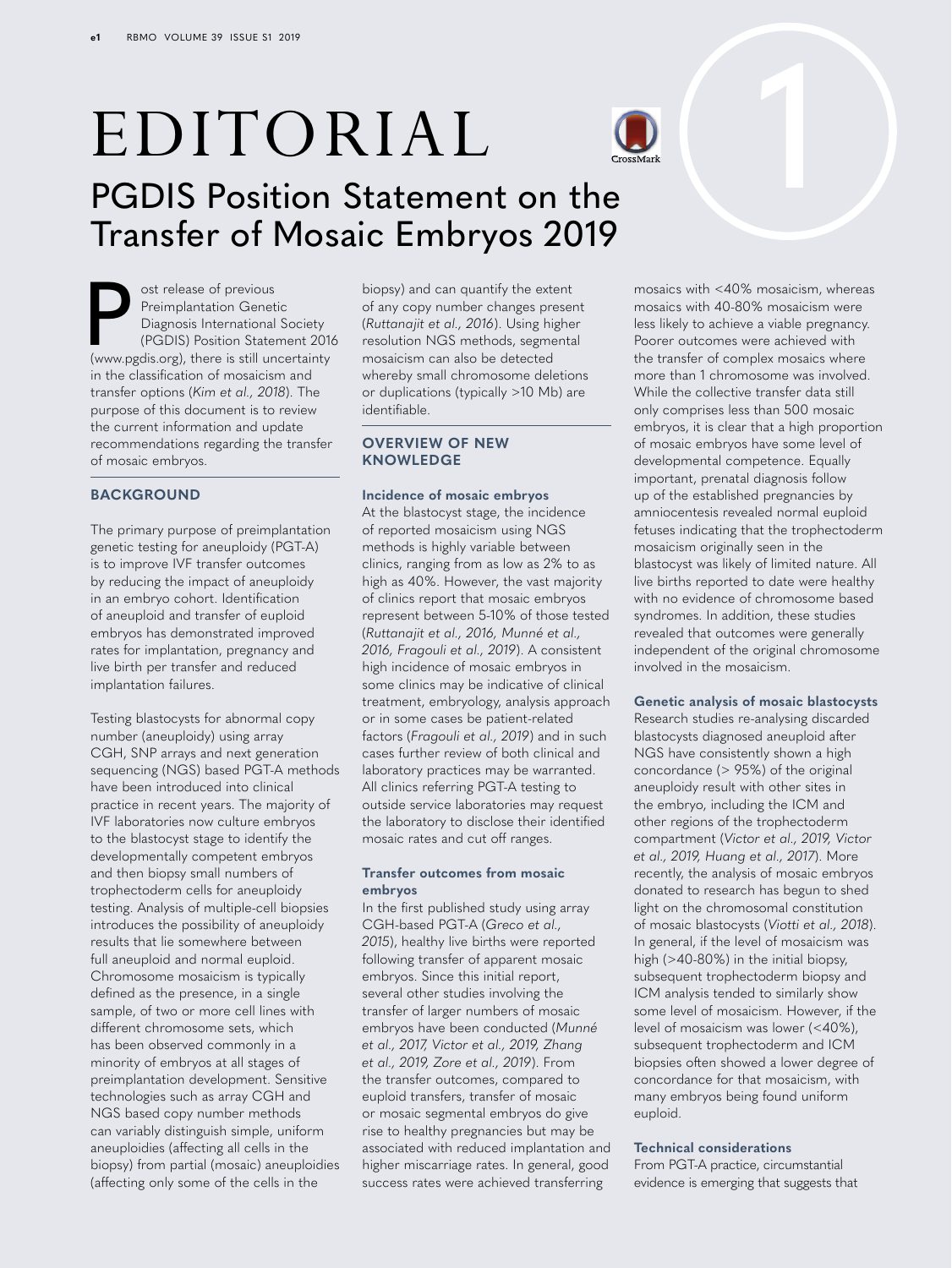the NGS and data analysis pipelines used to measure chromosome copy number may in some embryos, incorrectly indicate mosaicism, as a result of various technical effects (*Fragouli et al., 2019*). Such artifacts could result from situations such as:

- (i) Method: Poor biopsy technique taking too few cells with cell damage or partial destruction and loss of cellular DNA affecting apparent chromosome profiles.
- (ii) Analysis: Algorithms used for normalizing the chromosome mapping bins can also potentially alter profiles, especially if any bin counts used to normalize the profiles are variable or low. In addition, biases in library construction from poorer quality starting DNA (including compromised whole genome amplifications) could lead to under or over representation of chromosomes (whole chromosome mosaicism) or sub-chromosomal regions (segmental mosaicism). NIPT analyses of cell free DNA, which uses similar NGS methodology, suggest that biases can also occur in the library preparation step, leading to incorrect copy number calls, especially for chromosomal segments.

# **HOW DOES THIS AFFECT ANEUPLOIDY TESTING IN CLINICAL PRACTICE?**

Most (>90%) trophectoderm biopsy results are either uniform euploid for all chromosomes or full aneuploid involving one or more chromosomes. However, a small proportion of embryos may show intermediate copy number changes for one or more chromosomes, indicating possible cell mosaicism. Occasionally these may be the only embryos which are available for potential transfer. Since mosaicism detected in trophectoderm biopsies may theoretically have clinical

implications for the pregnancy, (including effects on placental function, and/or liveborn disease syndromes), transfer of these embryos should be considered only after appropriate counselling of the patient and alternatives have been discussed.

### **COMMENTS FOR THE LABORATORY**

- 1. Clinics should understand the impact that poor biopsy technique may have on subsequent analyses. Ideally ≥ 5cells should be biopsied to give subsequent robust and balanced amplification. Fewer than 5 cells may impact on amplification profiles (noise) and mosaic detection levels. It is recommended that no more than 10 cells be biopsied in order to minimize the impact of the process on the remaining embryo- care should be taken to ensure minimum effect on the embryo. Cell damage should be minimized to reduce amplification bias and yield a DNA product reflecting the original cells taken. If the biopsy is facilitated using a laser, the identified contact points should be minimal and preferably at cell junctions. If there is a consistently high incidence of mosaicism identified in embryo cohorts in your laboratory, consideration should be given to investigating both the embryology and PGT-A practice to identify the underlying causes.
- 2. For technical reasons only an analysis platform that can reproducibly measure copy number should be used for reporting of mosaic levels in the biopsy sample. Different platforms may have lesser (or greater) detection/quantification abilities for mosaicism, as well as intrinsic baseline noise levels. Service laboratories can perform their own baseline control experiments for both

euploid and aneuploid WGA products from a range of samples. Values that lie outside of these euploid/aneuploid ranges are deemed to be mosaic. Detection and quantification limits of mosaic level can be defined, if considered necessary, through cell mixing experiments. Low level DNA mixing experiments may not be as suitable a test specimen because of sampling theory issues at low copy number biasing relative chromosome ratios. Embryos in the selected lower range value may be reported as euploid while embryos above the upper value chosen may be reported as aneuploid. The typical lower cut off value from a number of published groups is 20% while the upper value is 80% (*Maxwell et al., 2016, Vera-Rodriguez et al., 2016, Munne et al., 2017, Fragouili et al., 2017, Spinella et al., 2018*). These limit values should be reported by the service group to the referring group. It is highly recommended that any clinic using commercial service laboratories for PGT-A ask for these ranges for confident reporting of mosaicism and counselling to patients.

3. Given the nature of the biology of the genesis and propagation of mosaicism, any biopsy piece analyzed as mosaic may not accurately reflect the surrounding trophectoderm or the rest of the embryo. The inherent difficulty in assigning a single mosaic value to what is usually a broad data spread means the reported value should be considered only a reference point for counselling couples considering transfer (or discard) of an apparent mosaic embryo. We suggest that the mosaic spectrum be considered a continuous risk gradient ranging from relatively lower risk at 20% to higher risk as it approaches 80% (**FIGURE 1**). However, clinics should use



**FIGURE 1** Relationship between level of mosaicism and increased risk of an adverse outcome following transfer of a mosaic embryo.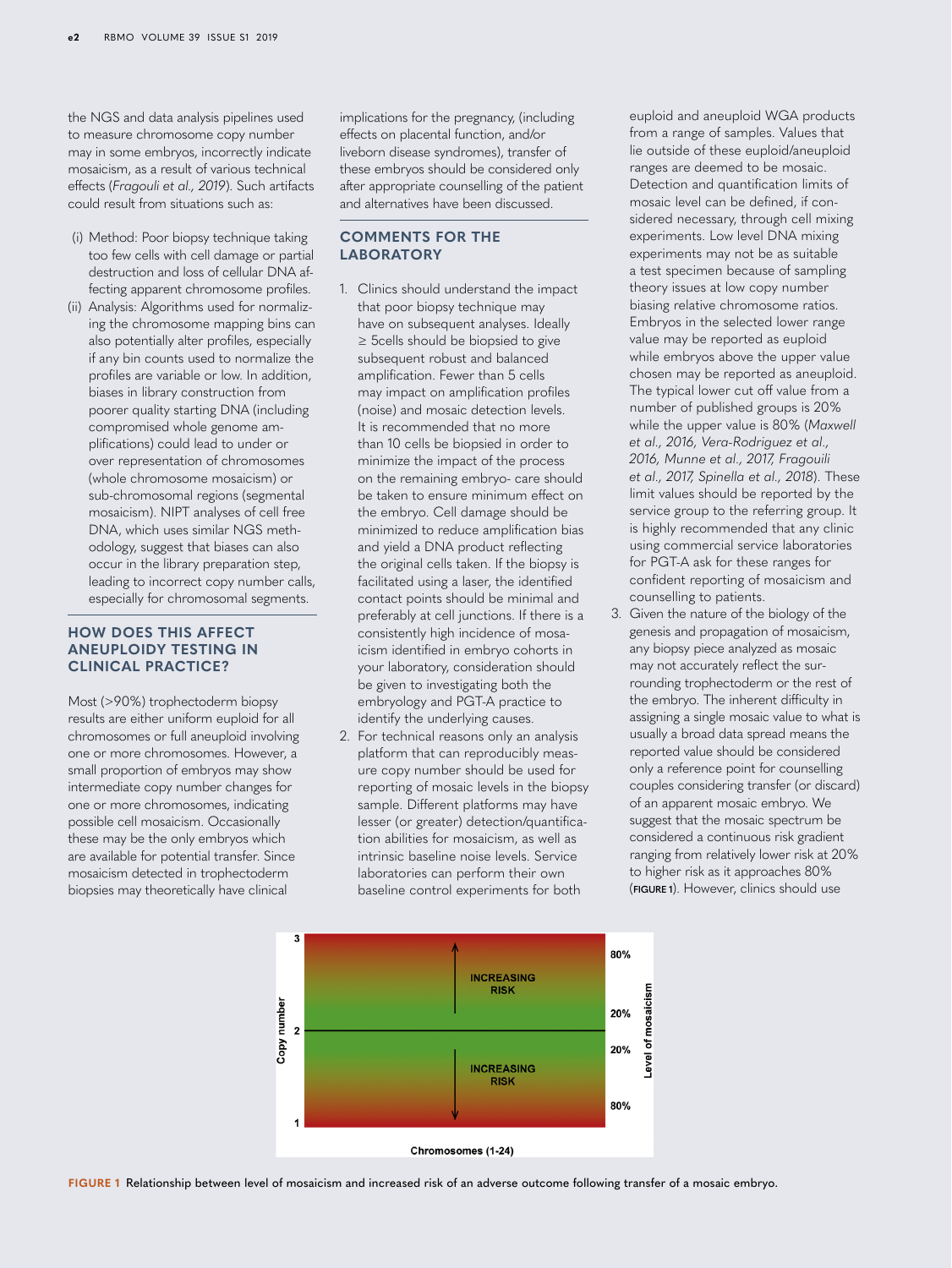their own judgment in assigning risk and the impact this might have on reporting and counselling.

4. Laboratory report formats should be updated to include reporting of mosaics, the cut off values for mosaics and the nature of the chromosome abnormality identified.

# **RECOMMENDATIONS FOR THE CLINICIAN**

- 1. Patients should continue to be advised that any genetic test based on sampling one or small number of cells biopsied from a preimplantation embryos cannot be 100% accurate for a combination of technical and biological factors, including chromosome mosaicism.
- 2. The patient information and consent forms for aneuploidy testing (if used) should be modified to include the possibility of mosaic results and any potential risks in the event of transfer and implantation. This needs to be explained to patients by the person recommending PGT-A.
- 3. Transfer of blastocysts with a normal euploid result should generally be prioritized over those with mosaic results.
- 4. In the event of considering the transfer of a mosaic blastocyst, the following options should be discussed with the patient:
	- (i) Initiation of a further PGT-A cycle to increase the chance of identifying a euploid blastocyst for transfer
	- (ii) Transfer of a blastocyst with lower level mosaicism, after appropriate counselling.

Prenatal diagnosis of the fetus and placenta of any established pregnancy after PGT is highly recommended- this especially applies after any mosaic embryo transfer. Amniocentesis analysis from week 14 onwards is currently considered to be the most representative of the fetus genetics. For earlier investigations (week 10 onwards) of the placenta, consideration can also be given to NIPT methodology that analyses placental copy number of all 24 chromosomessimple 5 chromosome NIPT tests for chromosomes 21, 18, 13 X and Y may not be appropriate. Ultrasound may also be helpful in identifying fetal abnormalities while PAPP-A screening and Doppler Ultrasound may also

be useful in identifying placental malfunction.

#### **SUGGESTED RECOMMENDATIONS TO ASSIST IN THE PRIORITIZATION OF MOSAIC EMBRYOS CONSIDERED FOR TRANSFER**

Based on our current knowledge of the reproductive outcomes of fetal and placental mosaicism from prenatal diagnosis and new knowledge gained from recent embryo analysis and transfer studies, the following is a guide only to assist the clinician (or a genetic counsellor if available) when a mosaic embryo is being considered for transfer:

- 1. Embryos with low-level mosaicism (low-risk) are preferable to embryos with higher level mosaicism, since those with a higher level may be associated with a higher risk for an adverse outcome. Relative percentage of mosaicism seems to be a better predictor of outcome rather than the specific chromosome(s) involved. Specific chromosomes are linked to specific syndromes and such should be discussed on a case by case basis with directed counselling. Higher risk mosaic embryos should be transferred with caution and only after appropriate genetic counselling.
- 2. If a decision is made to transfer embryos mosaic for a single chromosome, one can prioritize selection primarily based on the level of mosaicism and then the specific chromosome involved. Preference for transfer of a mosaic embryo should be based both on current knowledge regarding chromosome syndromes and mosaic level identified in the biopsy piece. If there is a choice between the transfer of two mosaic embryos with similar levels of mosaicism, embryos mosaic for chromosomes that are associated with potential for uniparental disomy, severe intrauterine growth retardation or liveborn syndromes may be given lower priority. For further guidance, reference may be made to the review by (*Grati et al., 2018*) for information on specific placental complications and fetal syndromes, in determining which chromosomes may be associated with various disorders. Recent ASRM guidelines (*Practice Committee and Genetic Counselor Special Interest Group (GCSIG) of the American Society*

*for Reproductive Medicine 2019*) may be referred to for counselling issues related to transfer of mosaic embryos.

# **OVERVIEW**

Developments in genomic technologies for PGT have revolutionized our ability to detect, at the level of the single cell or small numbers of cells, genetic abnormalities of various kinds. Perhaps inevitably, the increased sensitivity and resolution of these methods has allowed a more complete spectrum of chromosome abnormalities to also be identified, including chromosome and segmental mosaicism- areas where our knowledge of the biology and the outcomes is incomplete and still evolving. Prior IVF outcomes indicated no elevated risks of chromosome disorders compared to natural pregnancies and so from the available PGT-A data, transfer of mosaic embryos appears to be a relatively safe option for couples, with low or minimal risk of negative outcomes for the pregnancy. Nonetheless, transfer of blastocysts in which mosaic aneuploidies have been detected should only be considered following expert advice and appropriate genetic counselling of patients. The laboratory reporting recommendations should also be understood when advising patients of the reasoning behind any concerns regarding the transfer of a mosaic embryo and the appropriateness of pregnancy follow up by a non-invasive comprehensive NIPT that discloses all chromosomes or invasive tests such as amniocentesis where mosaicism can be identified.

To better understand the clinical consequences of transferring mosaic embryos and provide valuable information to improve genetic counselling for patients considering transfer of a mosaic embryo, where possible, long term follow up studies of all putative mosaic embryo transfers by clinicians should be encouraged. With the increasing uptake of NIPT for screening fetal aneuploidies, and more comprehensive NIPT screening technologies available, many pregnancies established after the transfer of mosaic embryos could be followed simply. Furthermore, since NIPT has been shown to be capable of detecting many fetal mosaics involving even rare trisomies (*Scott et al., 2018*) the opportunity to follow up the original